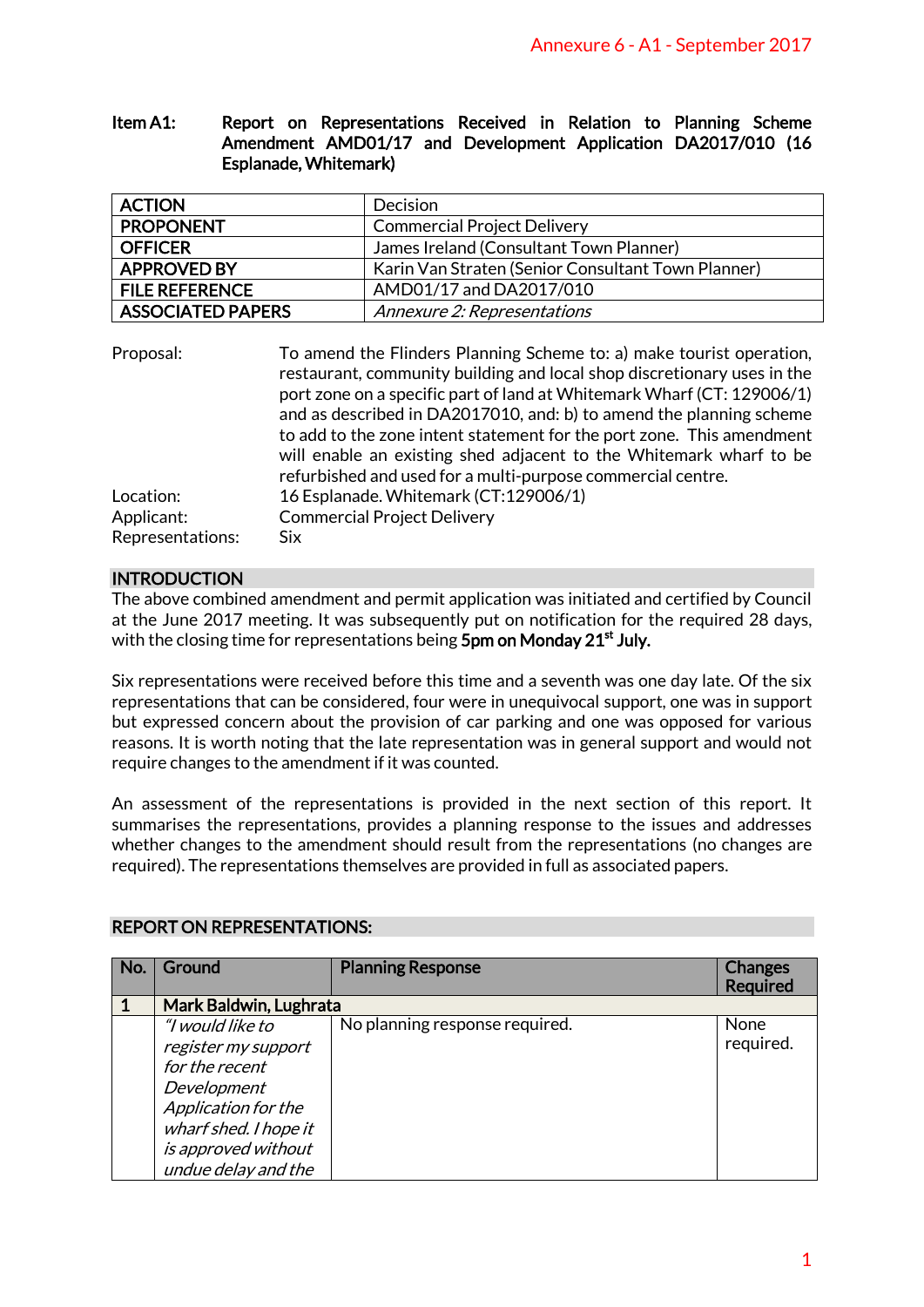|                | Annexure 6 - A1 - September 2017                                                                                            |                                                                                                                                                                                                                                                                                                                                                                                                                                                                                                                                                                                                                                                                                                                                                                                                                                                                                                                                                                              |                                   |
|----------------|-----------------------------------------------------------------------------------------------------------------------------|------------------------------------------------------------------------------------------------------------------------------------------------------------------------------------------------------------------------------------------------------------------------------------------------------------------------------------------------------------------------------------------------------------------------------------------------------------------------------------------------------------------------------------------------------------------------------------------------------------------------------------------------------------------------------------------------------------------------------------------------------------------------------------------------------------------------------------------------------------------------------------------------------------------------------------------------------------------------------|-----------------------------------|
| No.            | Ground                                                                                                                      | <b>Planning Response</b>                                                                                                                                                                                                                                                                                                                                                                                                                                                                                                                                                                                                                                                                                                                                                                                                                                                                                                                                                     | <b>Changes</b><br><b>Required</b> |
|                | entire venture<br>proves to be a great<br>success."                                                                         |                                                                                                                                                                                                                                                                                                                                                                                                                                                                                                                                                                                                                                                                                                                                                                                                                                                                                                                                                                              |                                   |
| $\overline{2}$ | Judith Blundstone, Whitemark                                                                                                |                                                                                                                                                                                                                                                                                                                                                                                                                                                                                                                                                                                                                                                                                                                                                                                                                                                                                                                                                                              |                                   |
|                | General support, but<br>also concern about<br>provision of car<br>parking spaces.                                           | No planning response required in relation to the<br>support.<br>In relation to the concern about car parking<br>provision:<br>Part 6.6 Access and Parking (i) of the scheme<br>requires: "New Use or Development shall provide<br>adequate car parking to provide for the demand it<br>generates and shall be capable of being safely<br>accessed."                                                                                                                                                                                                                                                                                                                                                                                                                                                                                                                                                                                                                          | None<br>required.                 |
|                |                                                                                                                             | The scheme does not provide parking rates. The<br>amendment/permit application by Commercial<br>Project Delivery states that the proposed 20<br>spaces are adequate, except for <i>'occasionally</i><br>during functions and special events', when there<br>is 'more than adequate' capacity on-street. Using<br>the parking rates in the West Tamar planning<br>scheme (they obviously don't technically apply,<br>but are a useful comparison), the<br>café/restaurant/bar requires 8 spaces (1 per<br>$15m2$ public floor area), the offices require 5<br>spaces (1 per 50m <sup>2</sup> floor area plus 1 per employee<br>- one per office) and the function area 3 spaces (1<br>per 20m <sup>2</sup> floor area). This gives a total parking<br>requirement of 16 spaces, less than the 20 space<br>provided. It is considered that the proposal<br>provides adequate car parking to provide for the<br>demand it generates. It is capable of being safely<br>accessed. |                                   |
| $\overline{3}$ | <b>Murray Dagley, Whitemark</b>                                                                                             |                                                                                                                                                                                                                                                                                                                                                                                                                                                                                                                                                                                                                                                                                                                                                                                                                                                                                                                                                                              |                                   |
|                | General support,<br>with reference to<br>economic benefits.                                                                 | No planning response required.                                                                                                                                                                                                                                                                                                                                                                                                                                                                                                                                                                                                                                                                                                                                                                                                                                                                                                                                               | None<br>required.                 |
| 4              | Alan Radford, address not supplied                                                                                          |                                                                                                                                                                                                                                                                                                                                                                                                                                                                                                                                                                                                                                                                                                                                                                                                                                                                                                                                                                              |                                   |
|                | Reference to existing<br>operation and the<br>changes to it.                                                                | Unsure of what he refers to - there is no Council<br>record of an existing food services operation on<br>the site. If he refers to another operation of the<br>proponent not on the site, this is not a relevant<br>planning consideration.                                                                                                                                                                                                                                                                                                                                                                                                                                                                                                                                                                                                                                                                                                                                  | None<br>required.                 |
|                | The proposal will<br>'impact on his<br>business greatly' and<br>may mean I need to<br>close, terminating<br>five employees. | Neither the scheme nor the Act seek to restrict<br>commercial competition. This is not a planning<br>consideration.                                                                                                                                                                                                                                                                                                                                                                                                                                                                                                                                                                                                                                                                                                                                                                                                                                                          | None<br>required.                 |
|                | Amendment only<br>relates to this<br>application for                                                                        | The combined amendment / permit route was<br>taken to prevent exactly this from happening.<br>Other foreshore/marina areas in the Port Zone                                                                                                                                                                                                                                                                                                                                                                                                                                                                                                                                                                                                                                                                                                                                                                                                                                  | None<br>required.                 |
|                |                                                                                                                             |                                                                                                                                                                                                                                                                                                                                                                                                                                                                                                                                                                                                                                                                                                                                                                                                                                                                                                                                                                              | $\overline{2}$                    |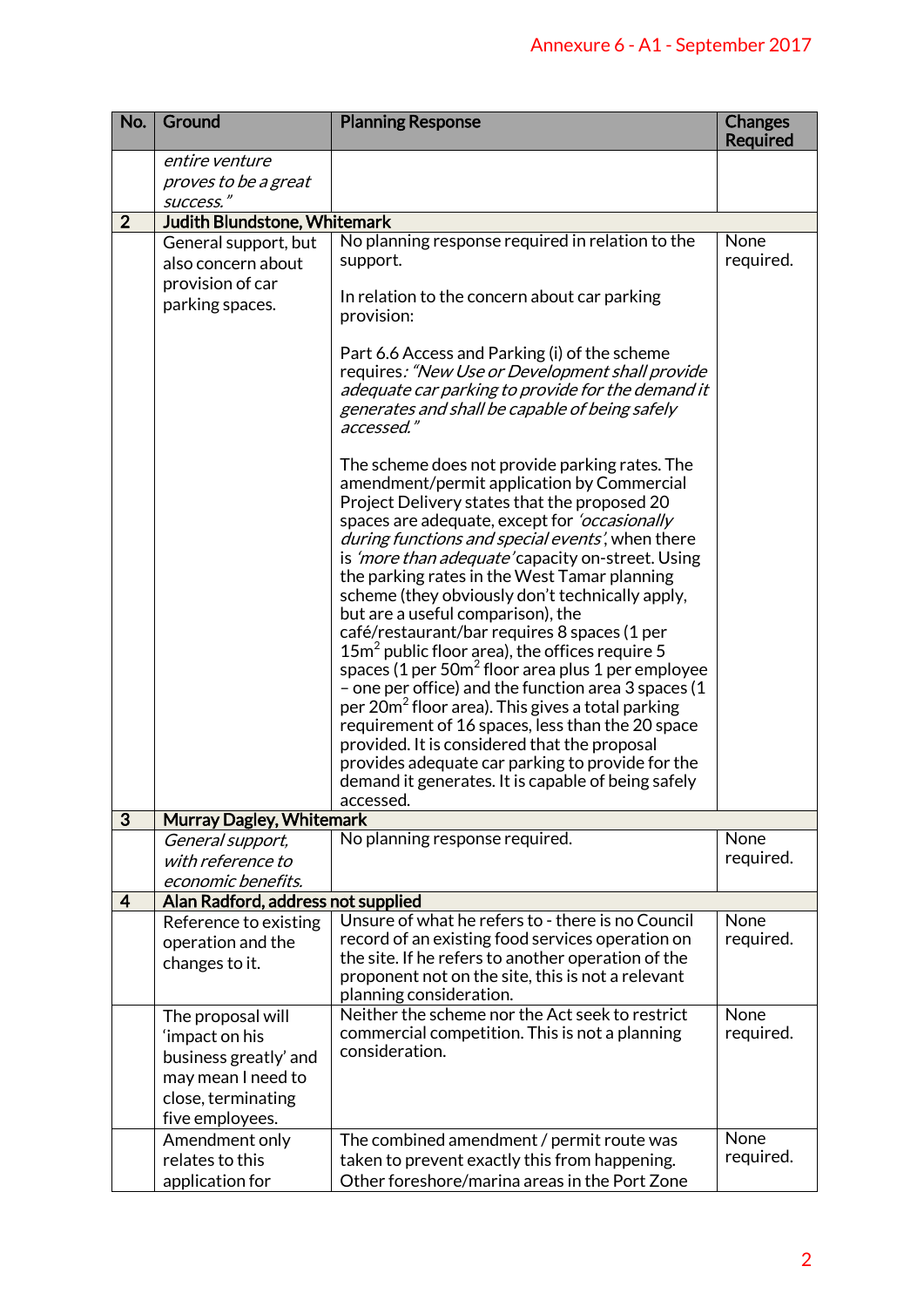| Annexure 6 - A1 - September 2017                                                                                                                                                                                                                                                                                                                         |                                                                                                                                                                                                   |                                                                                                                                                                                                                                                                                                                                                                                                                                                            |                                   |  |  |
|----------------------------------------------------------------------------------------------------------------------------------------------------------------------------------------------------------------------------------------------------------------------------------------------------------------------------------------------------------|---------------------------------------------------------------------------------------------------------------------------------------------------------------------------------------------------|------------------------------------------------------------------------------------------------------------------------------------------------------------------------------------------------------------------------------------------------------------------------------------------------------------------------------------------------------------------------------------------------------------------------------------------------------------|-----------------------------------|--|--|
| No.                                                                                                                                                                                                                                                                                                                                                      | Ground                                                                                                                                                                                            | <b>Planning Response</b>                                                                                                                                                                                                                                                                                                                                                                                                                                   | <b>Changes</b><br><b>Required</b> |  |  |
|                                                                                                                                                                                                                                                                                                                                                          | permit and doesn't<br>allow for other<br>similar proposals in<br>all foreshores and<br>marina areas of<br>Flinders Island.                                                                        | are not suitable for developments such as this as<br>they are functioning ports. To enable proposals<br>such as this on most foreshore areas, an<br>amendment would have to be made to the<br>Environmental Management Recreation zone,<br>which covers the majority of the coast. This is not<br>the proposal here. This amendment was initiated<br>by a private individual - a reasonable private<br>individual does not fund broad-scale<br>amendments. |                                   |  |  |
|                                                                                                                                                                                                                                                                                                                                                          | Does the reference<br>to 'Community<br>Building' in the<br>application mean<br>that Council will<br>purchase the<br>building. Council<br>already has sufficient<br>buildings.                     | This is not a community building as defined in the<br>planning scheme. It is a private operation and is<br>'community oriented' only insofar as the<br>community will be able to use its<br>café/restaurant/bar and function room.<br>There is no intention for the building to be sold to<br>Council. It will remain the property of Tas Ports<br>(the applicant is leasing it). The tenant/s will<br>operate private operations.                         | None<br>required.                 |  |  |
| 5                                                                                                                                                                                                                                                                                                                                                        | <b>Aimee Wheatley, Memana</b>                                                                                                                                                                     |                                                                                                                                                                                                                                                                                                                                                                                                                                                            |                                   |  |  |
| 6                                                                                                                                                                                                                                                                                                                                                        | "I'm writing to you,<br>expressing my<br>absolute approval for<br>the amendment to<br>the Flinders Planning<br>Scheme 1994, in<br>regard to DA<br>2017/010 and<br>Amendment 01/17"<br>(continues) | No planning response required.<br>Commercial Project Delivery (applicant) OBO Quoin Holdings (proponent)                                                                                                                                                                                                                                                                                                                                                   | None<br>required.                 |  |  |
|                                                                                                                                                                                                                                                                                                                                                          | General support.                                                                                                                                                                                  | No planning response required.                                                                                                                                                                                                                                                                                                                                                                                                                             | None                              |  |  |
|                                                                                                                                                                                                                                                                                                                                                          |                                                                                                                                                                                                   |                                                                                                                                                                                                                                                                                                                                                                                                                                                            | required.                         |  |  |
| <b>STATUTORY REQUIREMENT:</b><br>The <i>Land Use Planning and Approvals Act 1993</i> requires Council to consider the need for any<br>alterations to an amendment following submission of representations during the notification<br>process. This report satisfies this requirement. It does not identify any need for alterations to<br>the amendment. |                                                                                                                                                                                                   |                                                                                                                                                                                                                                                                                                                                                                                                                                                            |                                   |  |  |
|                                                                                                                                                                                                                                                                                                                                                          | representations.                                                                                                                                                                                  | Once a decision on the representations is made by Council, this decision, along with the<br>representations and the report on representations must be emailed the Tasmanian Planning<br>Commission (TPC). The TPC then commence their statutory assessment process, which will<br>include organising public hearings, where representors will be able to speak to their                                                                                    |                                   |  |  |
| and permit.                                                                                                                                                                                                                                                                                                                                              |                                                                                                                                                                                                   | The TPC will then either approve as proposed, approve with changes or refuse the amendment                                                                                                                                                                                                                                                                                                                                                                 |                                   |  |  |
| POLICY/STRATEGIC IMPLICATIONS:                                                                                                                                                                                                                                                                                                                           |                                                                                                                                                                                                   |                                                                                                                                                                                                                                                                                                                                                                                                                                                            |                                   |  |  |
|                                                                                                                                                                                                                                                                                                                                                          |                                                                                                                                                                                                   |                                                                                                                                                                                                                                                                                                                                                                                                                                                            | 3                                 |  |  |

# STATUTORY REQUIREMENT:

# POLICY/STRATEGIC IMPLICATIONS: